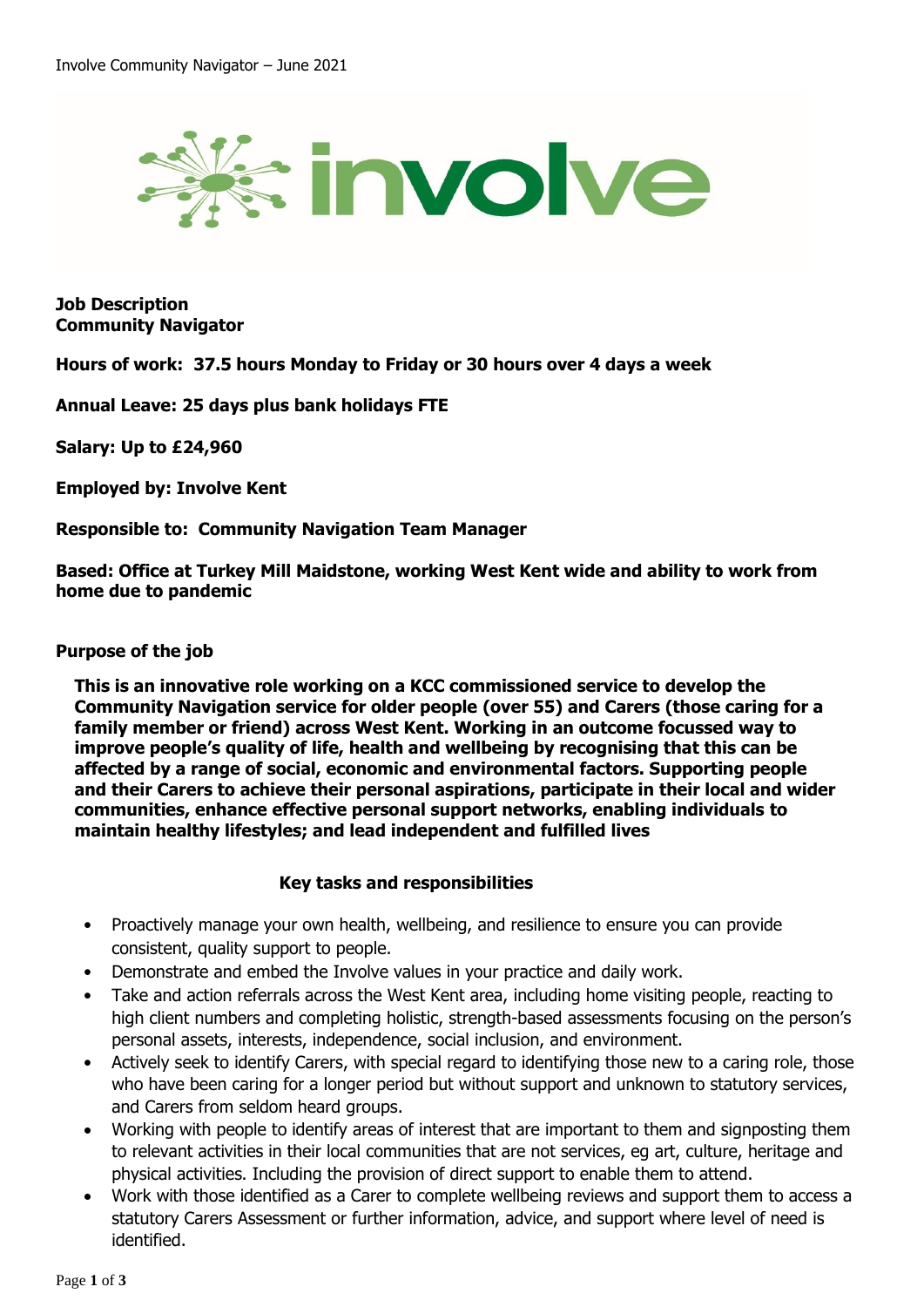Involve Community Navigator – June 2021

- Promote the benefits of the Kent Carers Emergency Card and help Carers to think about and develop an emergency care plan for the person they care for
- To undertake statutory Carers' Assessments in accordance with relevant KCC policies and procedures, with Carers develop proportionate support plans and undertake reviews.
- Work with hospital-based colleagues to ensure Carers are supported on discharge from hospital including practical support utilising funding as appropriate.
- Review all Clients and use the appropriate outcome-based tool as they enter the service to ensure the service is outcome focused.
- Working in partnership with Involve colleagues, voluntary sector, multidisciplinary colleagues in health and social care and district councils to promote and embed the service.
- Supporting people with basic information regarding benefits they may be eligible for and referring onto more specialist organisations where more in-depth financial advice and support is required.
- Proactively engage and inspire people when assessing their needs and identifying support and offer a personalised approach.
- Motivate, empower, and encourage people to take positive action to improve their health and wellbeing, by connecting with others, attending groups, promoting self-care, volunteering, providing advice and information. Set goals and develop action plans with people to help them take control of their health and wellbeing.
- Work with people in a supportive, holistic way (using a Motivational Interview approach) to address practical and psychological barriers, such as lack of transport, low confidence, and social isolation, to co-produce a solution.
- Enable people to identify services within the local community, and where appropriate, facilitate the purchasing of services to meet their goals, and short- and long-term needs. Supporting people to access their health and social care system both statutory and non-statutory.
- Complete KCC approved Community Equipment Assessment training to be able to assess and support people where eligible to access equipment and technology that helps them remain independent at home including Telecare.
- Using the 'Connect Well West Kent' social prescribing software and directory, support people to choose appropriate community activities to support their wellbeing, such as exercise groups, selfhelp groups, debt advice, community gardening.
- Ensure all necessary data and information about Clients is recorded accurately and entered confidentially on Involve's database with awareness of information governance best practice.
- Work closely with partners particularly Heath and Social Care Coordinators and One You advisors, to ensure Involve's support is complementary, and people access the right service for their needs.
- Achieve demanding targets for numbers of people engaged and supported. Ensuring the service and support to people is outcome focused and work innovatively to facilitate improved outcomes for people.
- Any other tasks and responsibilities that may be identified as necessary as the service evolves and develops.